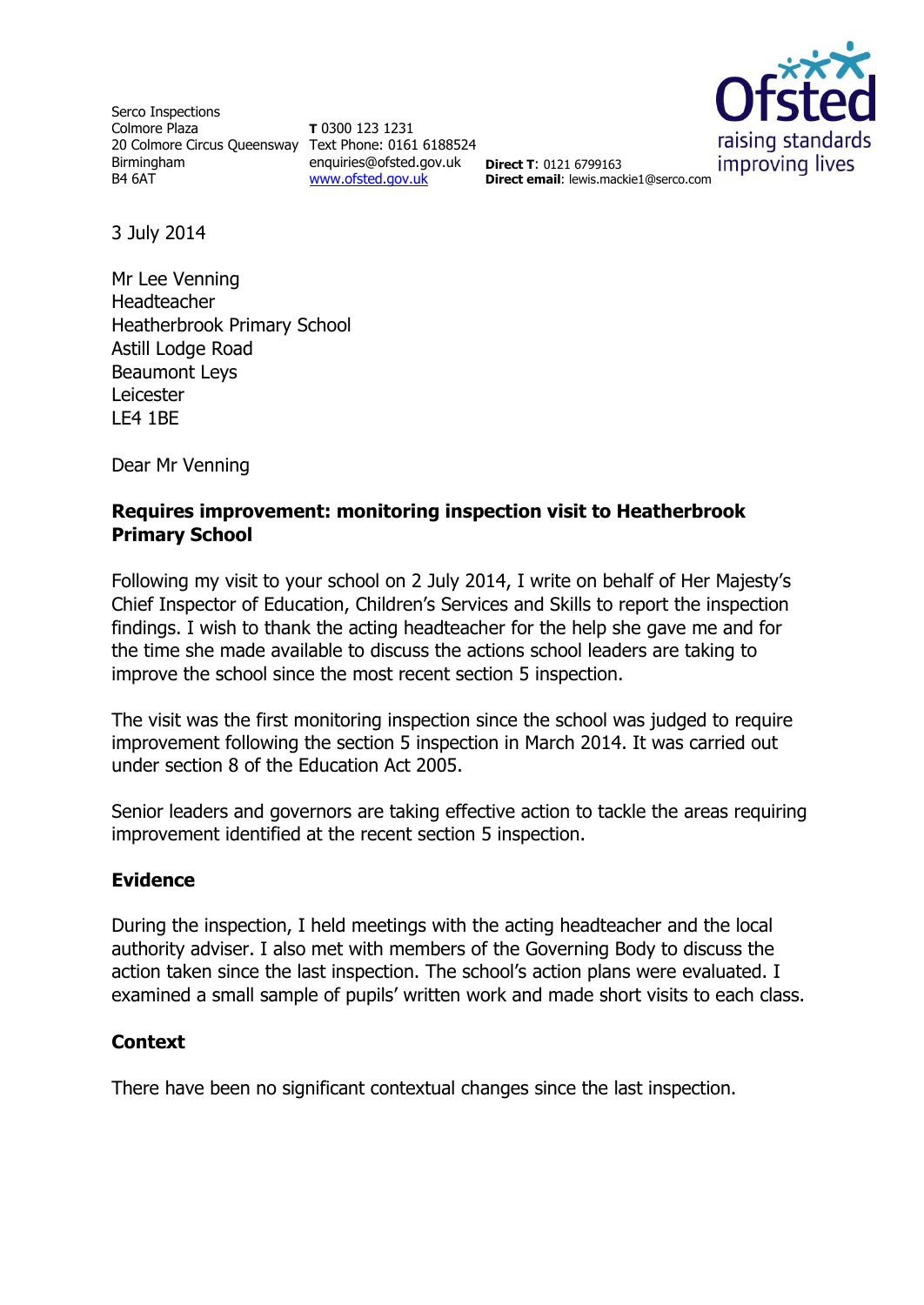

# **Main findings**

School leaders continue to drive school improvement with great determination. They have developed a new approach to teaching based on building collaborative learning in lessons. Whilst they have only piloted this in a few classes to date, the early signs are that this is encouraging pupils to remain more engaged throughout their lessons. Pupils report that they have to work much harder. Leaders have brought together a team of staff working across the school to develop new strategies for improving behaviour in all aspects of school life. New routines and systems have been developed and it is evident that staff are becoming more consistent in the application of these. A school-wide focus on improving handwriting skills is also starting to show improvements in the quality of pupils' written work. However, there is less consistency in the quality of marking as seen in pupils' books. Some teachers do provide clear written guidance, which pupils then quickly act on to improve their writing but, this is not yet evident across all classes.

Subject leaders are now taking full responsibility for driving and monitoring improvement in their given areas. They are making effective use of the school's tracking system to hold class teachers to account for the progress pupils and groups of pupils make. However, leaders have made little progress has been made so far in terms of establishing a fully effective performance management system. The acting headteacher has gathered examples of practice from other schools, but her plans for fully embedding these systems are still in their early stages.

The Governing Body is a real strength of the school. They have acted effectively to prioritise finances to stabilise school leadership. Governors have reorganised their roles within the school improvement committee, and are now more focussed on key aspects of the school improvement plan. Additionally, a number of governors are actively involved in gathering first hand evidence of improvements. They visit the school regularly; observe learning, attend pupil progress meetings and local authority challenge meetings. This enables them to have a very good grasp of the school's strengths and weaknesses, and to provide additional support and challenge as required.

Ofsted may carry out further visits and, where necessary, provide further support and challenge to the school until its next section 5 inspection.

## **External support**

The local authority has provided the school with highly effective, 'wraparound' support, and additional funding, that has focussed on building internal leadership capacity. The local authority holds school leaders to account through a regular panel meeting that brings together governors, school leaders and a number of additional advisers including behaviour support and education personnel.